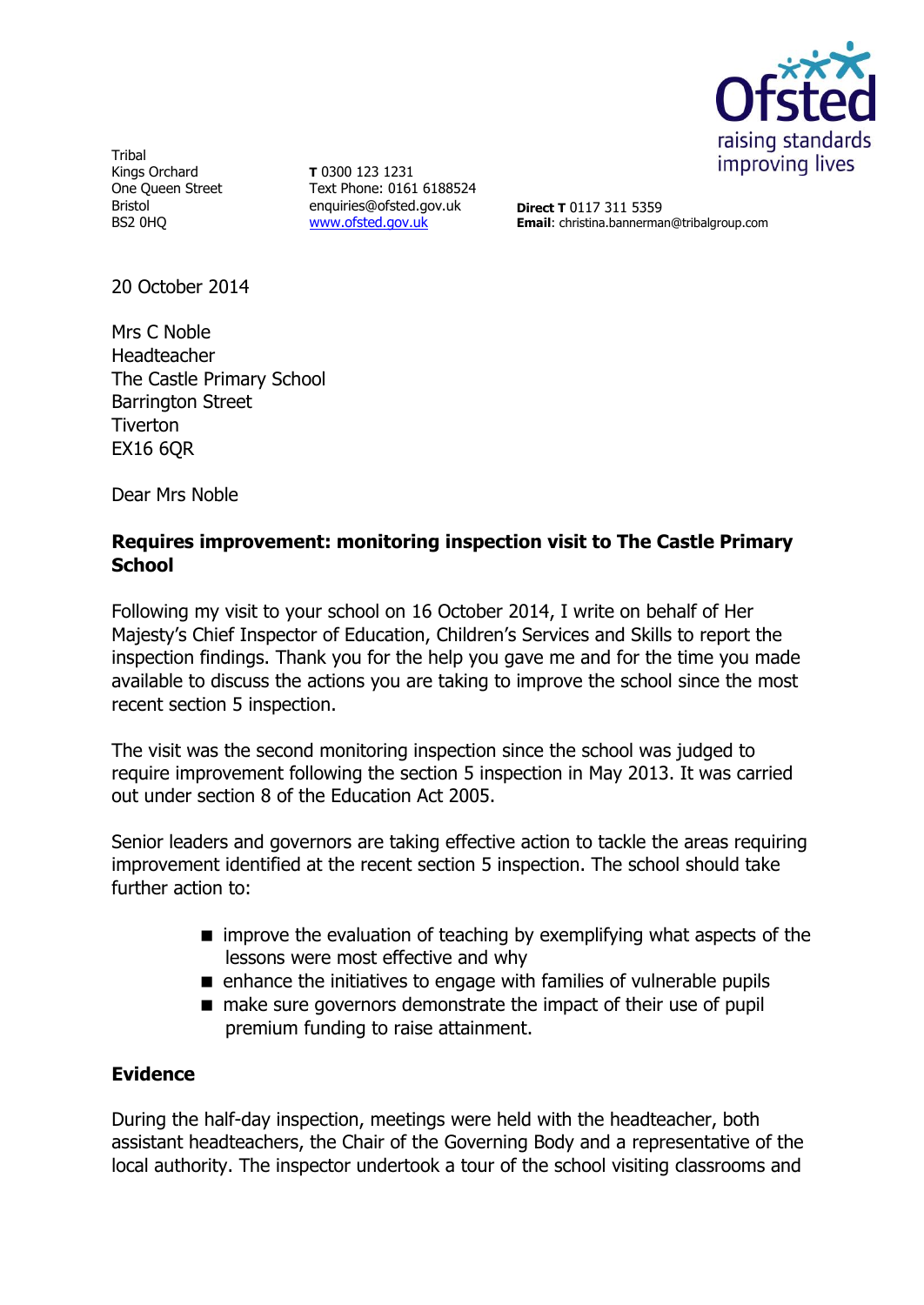

looked at pupils' writing in books and on display. Pupils' progress tracking information and the outcomes of monitoring activities were also evaluated.

# **Context**

Senior leadership and subject leadership have been re-organised. There are seven newly appointed teachers, four of them newly qualified. The newly qualified teachers are being supported through the Devon school centred initial teacher training scheme.

# **Main findings**

Leadership roles and responsibilities are clear. Both the assistant headteachers capably articulate the vision for the school. The school action plans are effectively driving improvement.

School leaders' effective monitoring has led to much more consistent teaching of writing. High attainers and vulnerable pupils see themselves as 'young writers' and seek to meet the high expectations the school has of them. The capacity of the English subject team to effect improvement is also demonstrated by the recent good results in the phonics screening check.

Teachers are receiving expert guidance from the assistant headteacher in teaching mathematics. The hands-on approach, combined with comprehensive staff development and training, is helping teachers to deepen pupils' mathematical knowledge and reasoning skills. Pupils' confidence as problem solvers is exciting.

We sampled the teaching and learning observation forms that report on the 'drop-in' visits to lessons. These 'drop-in' visits are a useful strategy for following up on and identifying whole school issues. The 'drop-in' evaluations do not provide clarity about the impact of the teaching on the progress made by pupils of differing ability.

The reading workshops for parents and homework clubs are both potentially useful strategies in engaging with families. The entrance to the school is more inviting to parents. However, the celebration of pupils' work and the emphasis you are giving to reading are not immediately evident to parents.

The governing body is clearly focused on the raising attainment plan. Governors have responded quickly to the training they have received and are providing challenge and support to you and the school. The core group are keeping a close track on the progress data, in a format that they can manage. This monitoring rightly highlights the difference in achievement between vulnerable pupils and others. Governors' accountability for the effectiveness of the pupil premium funding is not well documented.